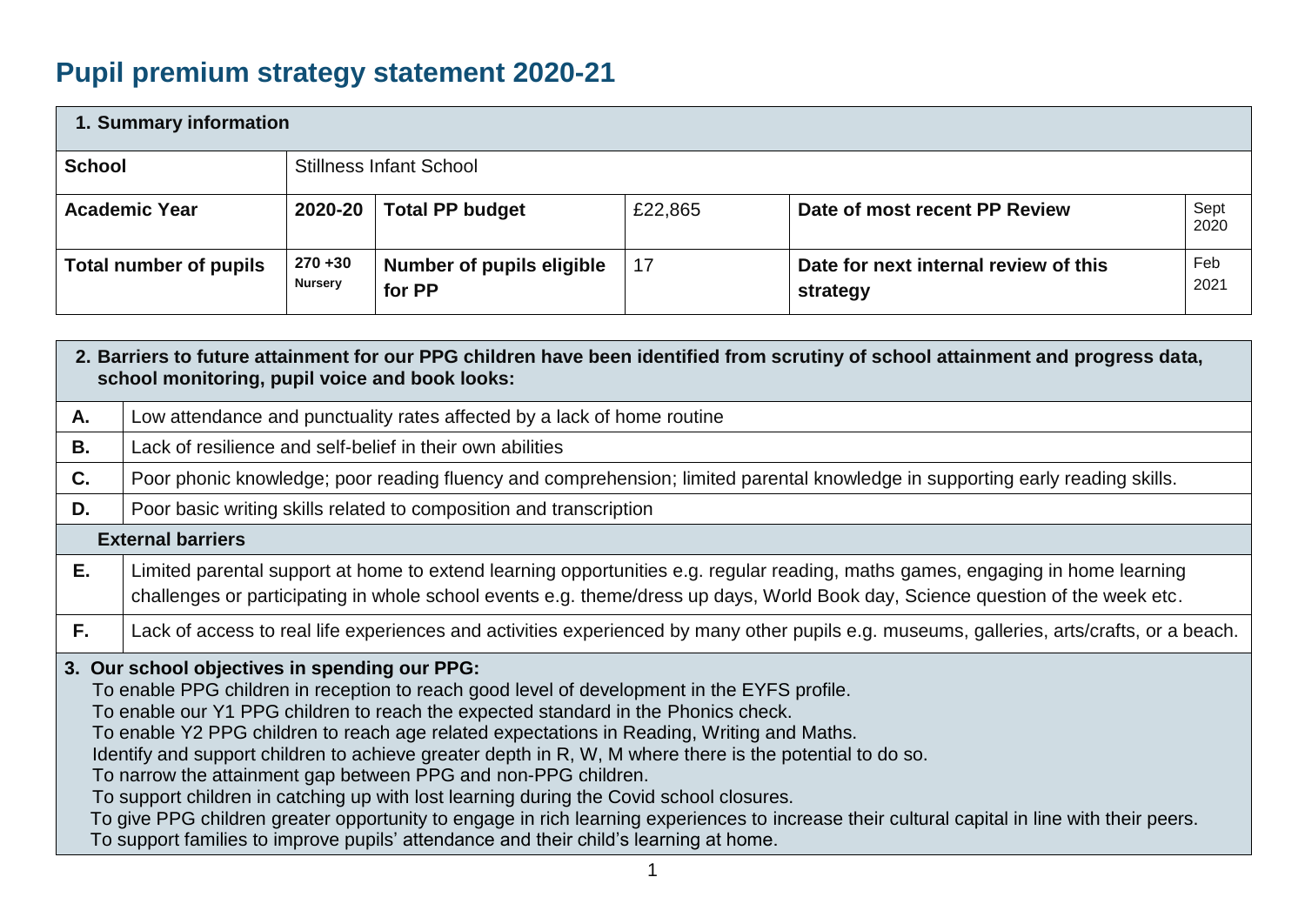To support the PPG children to develop greater self-belief, resilience and confidence.

### **4. Planned expenditure:**

**When planning our expenditure Stillness Infant school has considered the seven building blocks which are successful in raising disadvantaged pupils' attainment (NFER Research):**

- *a. Whole-school ethos of attainment for all*
- *b. Addressing behaviour and attendance*
- *c. High quality teaching for all*
- *d. Meeting individual learning needs*
- *e. Deploying staff effectively*
- *f. Data driven and responding to evidence*
- g. *Clear, responsive leadership.*

#### **A) Targeted support Desired outcome Chosen action / approach**  $\blacksquare$  **What is the evidence and rationale for this choice? Staff lead Review dates Impact of actions**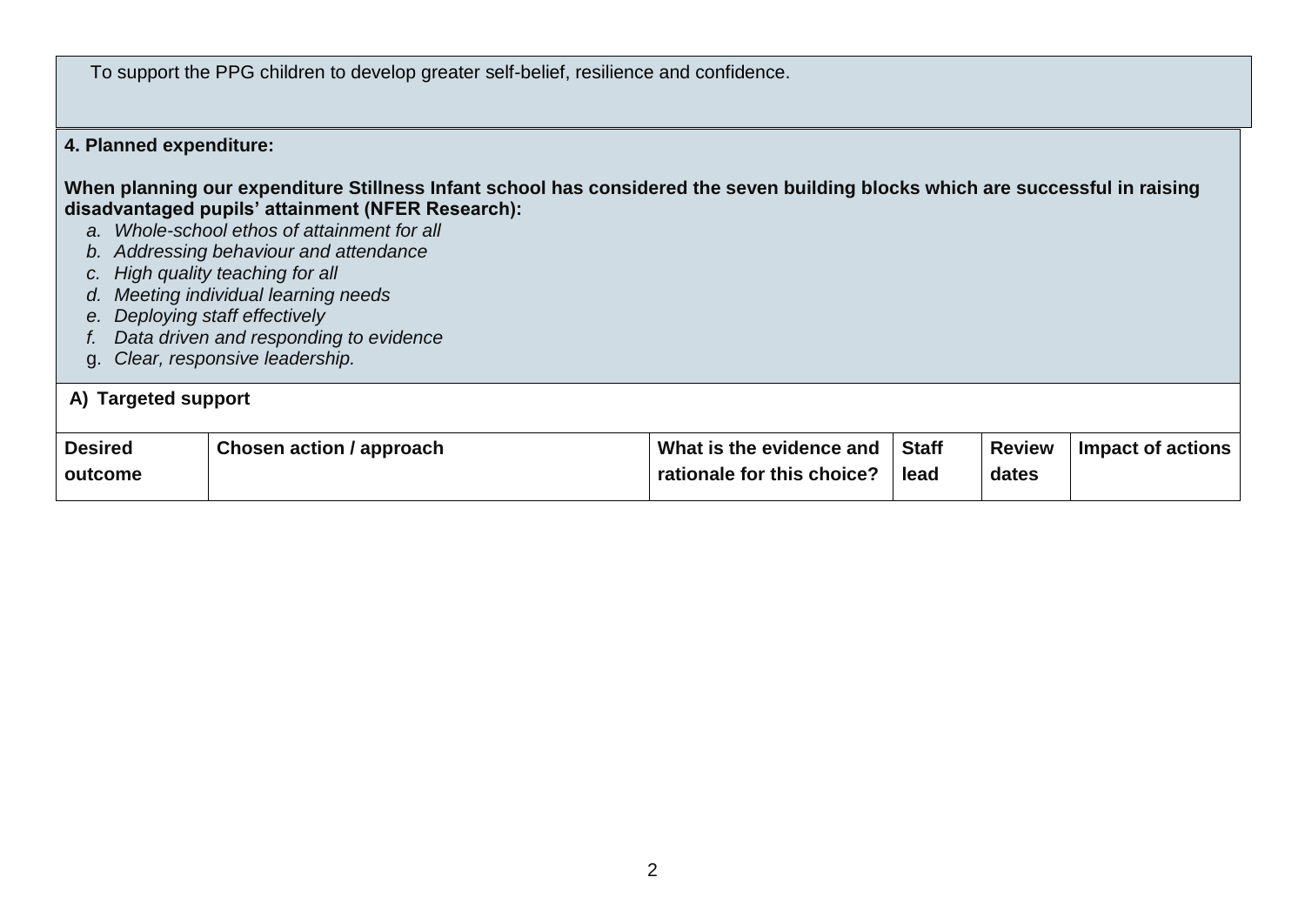| Improved<br>reading skills<br>linked to<br>phonics -<br><b>Reception</b><br>£5,000<br>(T.A. part salary<br>costs) | We recognise that quality first teaching is the most<br>effective provision for supporting children who have<br>barriers to learning. However, a few children will require<br>additional intervention to ensure they make at least<br>expected progress. Our interventions are designed as a<br>result of school data scrutiny and are research- based<br>to ensure the very best outcomes for these children.<br>Small group phonic support for Reception, Y1<br>$\bullet$<br>and Y2 pupils (trained T.A.) to enable children to<br>achieve the expected standard in the Phonic<br>screening check at the end of Y1/2. Children are<br>screened at the end of each half term and<br>intervention groups implemented.<br>Reception parents' workshop, followed by small<br>group sessions led by the Phonics T.A. to help<br>parents develop their own phonic knowledge<br>and support their child's reading with greater<br>confidence. | <b>EEF Phonics; Improving</b><br>Literacy in KS1<br>Scrutiny of school half termly<br>phonic assessments identify<br>gaps in phonic knowledge<br>and blending skills. Parents<br>have limited knowledge of<br>phonics and early reading.<br>Evidence from interventions<br>in 2019 and parent feedback.<br>Due to Covid, current Year 2 classes to<br>take Phonics Check in Autumn 2.<br>Children have all been screened as a<br>baseline showing 5 of our PP children in<br>Year 2 are not at the expected standard. | <b>Trained</b><br>T.A.<br>Recovery<br>Teacher and<br>trained T.A. | Half<br>termly | Early intervention<br>will ensure that<br>identified children<br>make the maximum<br>progress in phonic<br>acquisition to catch<br>up with their peers<br>and meet expected<br>targets.                         |
|-------------------------------------------------------------------------------------------------------------------|------------------------------------------------------------------------------------------------------------------------------------------------------------------------------------------------------------------------------------------------------------------------------------------------------------------------------------------------------------------------------------------------------------------------------------------------------------------------------------------------------------------------------------------------------------------------------------------------------------------------------------------------------------------------------------------------------------------------------------------------------------------------------------------------------------------------------------------------------------------------------------------------------------------------------------------|-----------------------------------------------------------------------------------------------------------------------------------------------------------------------------------------------------------------------------------------------------------------------------------------------------------------------------------------------------------------------------------------------------------------------------------------------------------------------------------------------------------------------|-------------------------------------------------------------------|----------------|-----------------------------------------------------------------------------------------------------------------------------------------------------------------------------------------------------------------|
| Improved<br>reading and<br>writing skills Y2<br>£10,000<br>(part salary costs<br>for T.A. and<br>Teacher)         | Small group work to improve spelling,<br>handwriting, and sentence composition. This will<br>support the children in reaching age related<br>expectations at end of KS1 in writing. Teacher to<br>set individual home learning and give effective<br>feedback for next steps.<br>T.A. support for Y2 Reading comprehension and<br>home learning.<br>Extension reading and writing group to<br>challenge children to attain reading and writing<br>at greater depth within the interim framework for                                                                                                                                                                                                                                                                                                                                                                                                                                      | <b>EEF Feedback</b><br><b>EEF Guidance - Improving</b><br>Literacy in KS1.<br>EEF research on feedback<br>demonstrates that high quality<br>teacher feedback will have<br>high impact. Our school data<br>backed up this evidence in<br>2019, therefore we are<br>continuing this intervention in<br>2020.                                                                                                                                                                                                            | Recovery<br>teacher/<br>DHT/HT<br>T.A.                            | Half<br>termly | EEF research on<br>feedback<br>demonstrates that<br>high quality teacher<br>feedback will have<br>high impact.<br>Children will make<br>accelerated<br>progress to achieve<br>expected levels of<br>attainment. |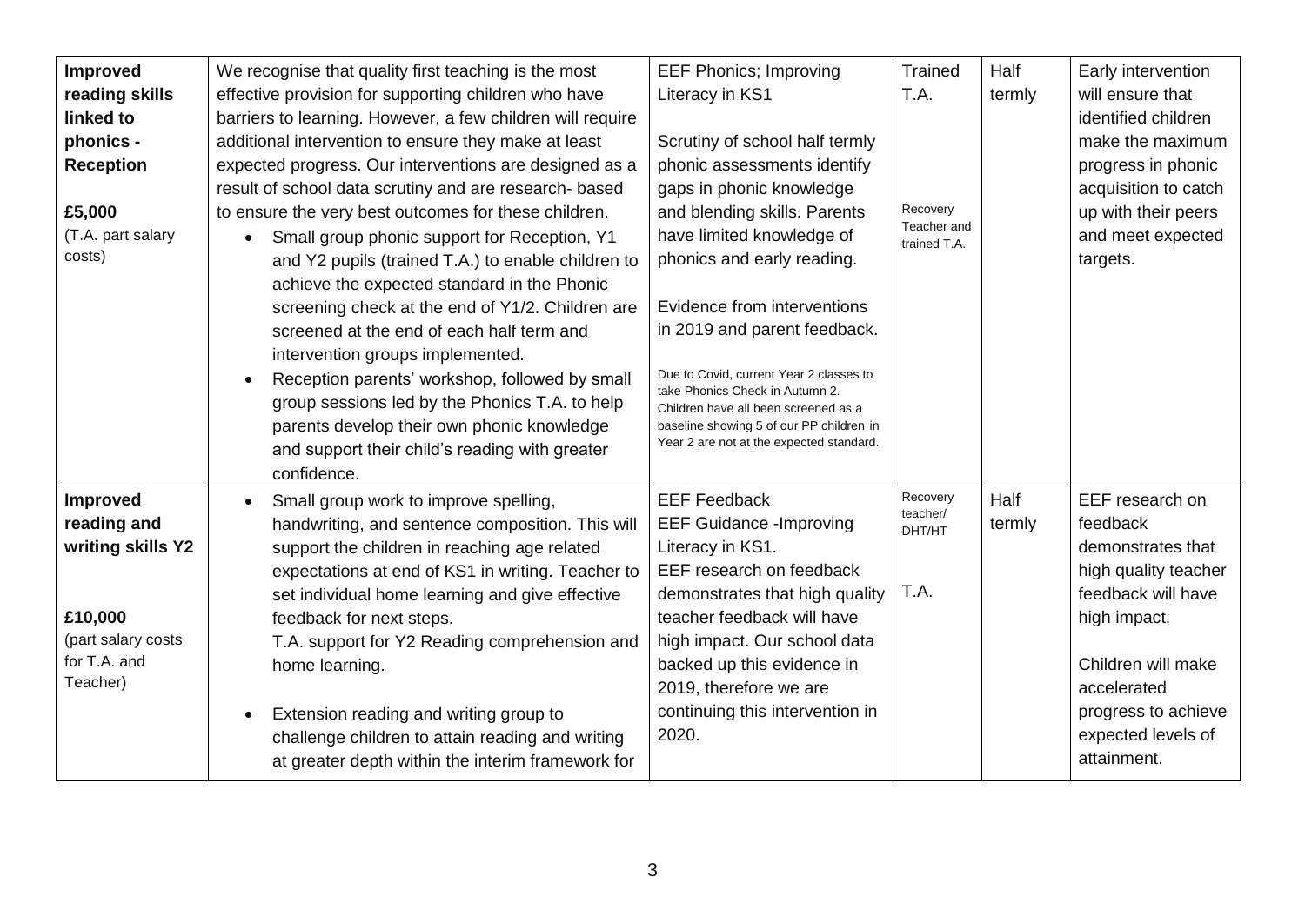| <b>Improved maths</b><br>skills.<br>Delivered by DHT | Maths extension group Y2, enabling the children<br>$\bullet$<br>to work at greater depth at end of KS1. | EEF research.<br>Evidence from our successful<br>intervention maths group in<br>2019 for greater depth<br>children. Continued for 2020. | <b>DHT</b>           | Termly | Some children who<br>have the potential<br>will achieve greater<br>depth in maths as a<br>result of challenge<br>intervention.                                  |  |  |
|------------------------------------------------------|---------------------------------------------------------------------------------------------------------|-----------------------------------------------------------------------------------------------------------------------------------------|----------------------|--------|-----------------------------------------------------------------------------------------------------------------------------------------------------------------|--|--|
| <b>Improved</b><br>confidence and<br>self-esteem.    | Lunch time Nurture Group for identified pupils                                                          | Evidence based on pupil<br>voice, feedback from<br>Learning mentor, and<br>behaviour monitoring.                                        | $2 \times T.A.$      | Termly | Children more<br>engaged in their<br>learning leading to<br>improved progress,<br>and showing<br>greater resilience.<br>Decrease in<br>playground<br>incidents. |  |  |
| <b>B) Extended school support</b>                    |                                                                                                         |                                                                                                                                         |                      |        |                                                                                                                                                                 |  |  |
| <b>Desired</b><br>outcome                            | <b>Chosen action / approach</b>                                                                         | What is the evidence and<br>rationale for this choice?                                                                                  | <b>Staff</b><br>lead |        |                                                                                                                                                                 |  |  |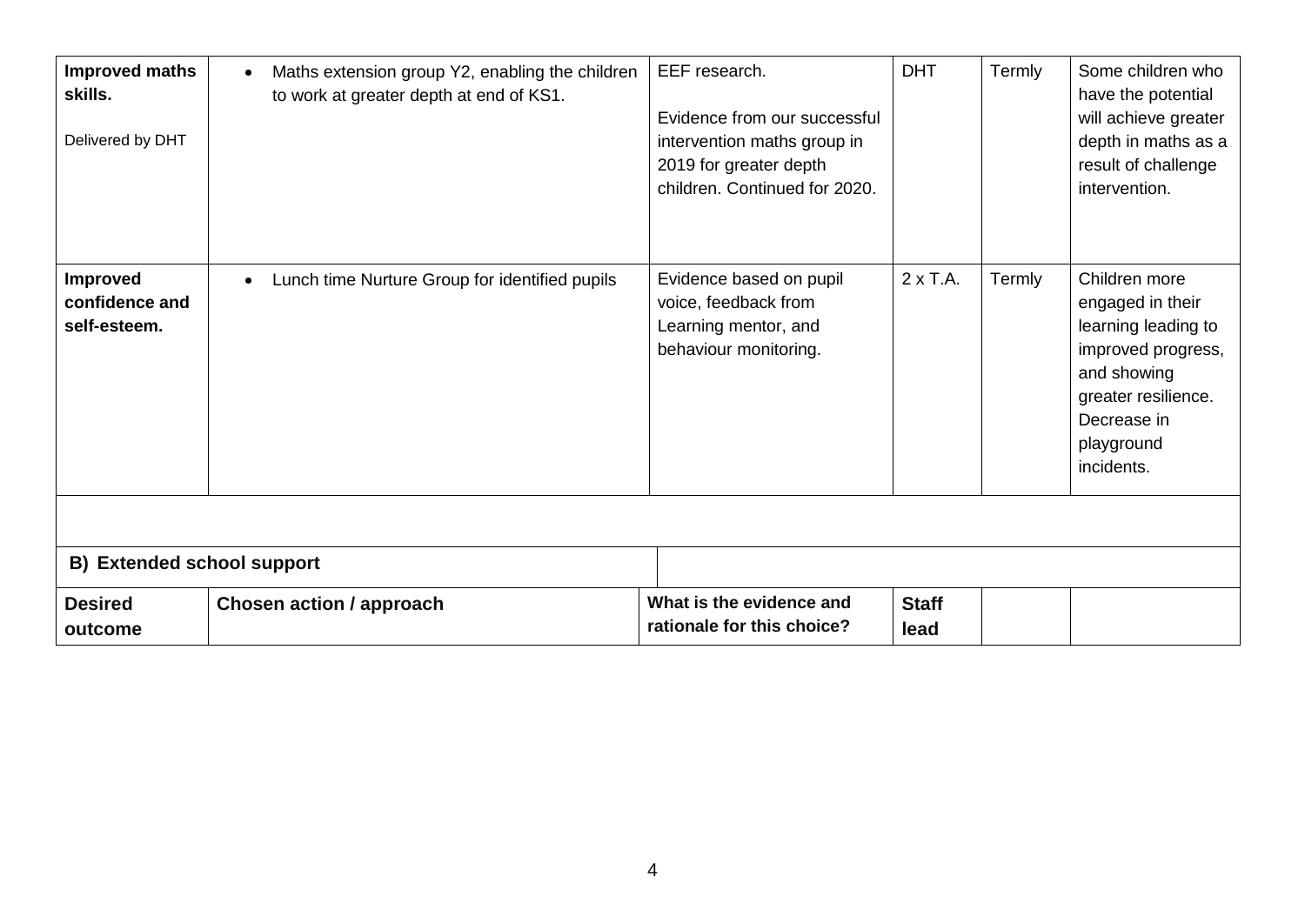| <b>Support for</b><br>families with<br>poor attendance<br>and routines.<br>£2500 | Free Breakfast club<br>The club has been developed to offer additional<br>support for PPG children:<br>Additional individual reading daily with adult.<br>Additional art / craft activities.<br>Support with home learning activities e.g.<br>Science question of the week, making a hat for<br>the Easter Bonnet parade, etc.<br>Access to sports activities. | Our breakfast club plays an<br>important role in preparing<br>children for the learning and<br>play that lies ahead of them in<br>the school day. The children<br>are ready to learn. School<br>attendance and lateness is<br>addressed and improved.<br>There is increased opportunity<br>for social interaction. Healthy<br>eating habits are developed.<br>Attendance and punctuality<br>improved for PP children in<br>2019/20 where we were fully<br>open as a result of this<br>provision, particularly where<br>there were specific family<br>needs. | HT/<br><b>DHT</b>                 | Termly | Children are ready<br>to start the school<br>day, having had a<br>good breakfast and<br>an opportunity to<br>socialise with their<br>peers.<br>Children will access<br>home learning<br>challenges like their<br>peers. |
|----------------------------------------------------------------------------------|----------------------------------------------------------------------------------------------------------------------------------------------------------------------------------------------------------------------------------------------------------------------------------------------------------------------------------------------------------------|-------------------------------------------------------------------------------------------------------------------------------------------------------------------------------------------------------------------------------------------------------------------------------------------------------------------------------------------------------------------------------------------------------------------------------------------------------------------------------------------------------------------------------------------------------------|-----------------------------------|--------|-------------------------------------------------------------------------------------------------------------------------------------------------------------------------------------------------------------------------|
| Improved<br>social/emotional<br>needs<br>£2500                                   | Free after school clubs<br><b>Learning Mentor Support Sessions</b>                                                                                                                                                                                                                                                                                             | Children will have access to a<br>range of clubs, which will<br>improve social and emotional<br>development and give greater<br>opportunity for physical activity.<br>Good fine motor skills are<br>crucial for later writing<br>development.                                                                                                                                                                                                                                                                                                               | HT/<br>DHT/<br>Learning<br>mentor | Termly | Access to additional<br>activities to support<br>social and<br>emotional<br>development with<br>peers. Our<br>evidence suggests<br>that this would not<br>be available without<br>school support.                       |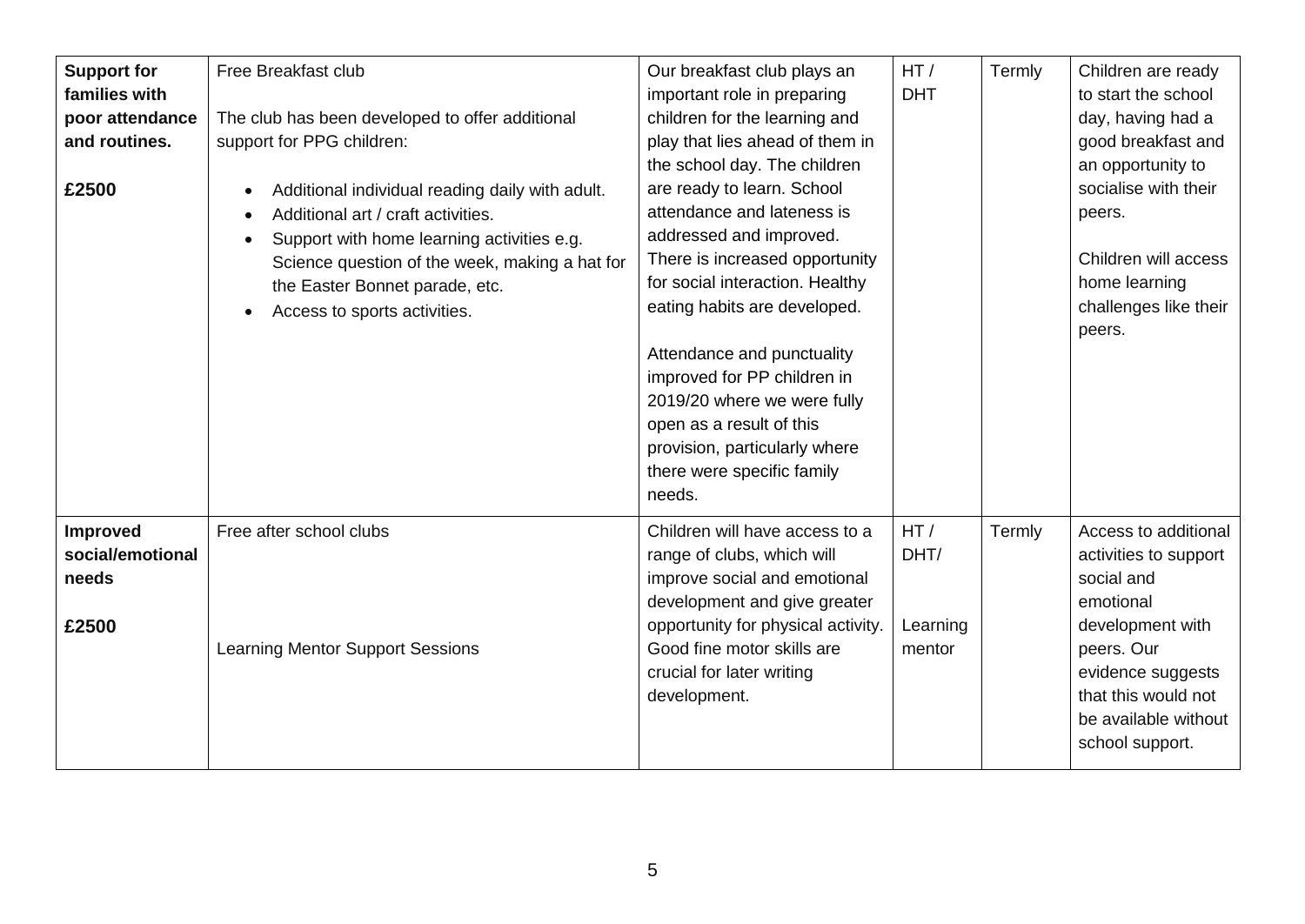| <b>Enriched life</b><br>experiences | Free educational visits / workshops.                                                                                                                                                                                                                                                                                                                                                                                                                                                                                              | Children will have greater<br>access to new experiences,<br>both in the local environment                                                                                                                                                                                                                                 | Teacher                      | Termly  |  |
|-------------------------------------|-----------------------------------------------------------------------------------------------------------------------------------------------------------------------------------------------------------------------------------------------------------------------------------------------------------------------------------------------------------------------------------------------------------------------------------------------------------------------------------------------------------------------------------|---------------------------------------------------------------------------------------------------------------------------------------------------------------------------------------------------------------------------------------------------------------------------------------------------------------------------|------------------------------|---------|--|
| £2865                               | Lunchtime Art / Home Learning club - from Sept 2020.<br>Many of our PP children are not able to participate in<br>the Home learning challenges for Art and Science.<br>This is an opportunity for them to engage in activities<br>set and contribute to the tasks. These will be<br>celebrated in Friday assemblies.<br>Children to have all the things on offer to the school-<br>school photographs, Christmas Cards designed by the<br>children and printed by Cauliflower Cards, signed<br>books purchased for author visits. | and in school.<br>To promote new Arts<br>experiences and encourage<br>participation in a range of art<br>activities not experienced<br>outside of school.<br>Give PP children the<br>opportunity to participate in HT<br>Home learning challenges (e.g.<br>Half term art challenge) plus<br>Science question of the week. | Art<br>teacher/<br><b>CM</b> |         |  |
| <b>Total budgeted cost</b>          |                                                                                                                                                                                                                                                                                                                                                                                                                                                                                                                                   |                                                                                                                                                                                                                                                                                                                           |                              | £22,865 |  |

# **Impact of our Pupil Premium for 2019-20 – Assessment Data for July 2020.**

## **Early Years Foundation Stage Profile 2020**

#### **Two out of the 5 children have SEN. One is LAC and one is post adoption.**

Our internal data shows that one child was on track to reach the Early Learning Goal at the end of the year. 20% of our disadvantaged children achieved a Good Level of Development (1 out of 5 children) compared with 80% of all children. (65% approx. LA, 57% nationally)**.** 

### **Y1 Phonics 2020**

**Has not yet taken place**

#### **Key Stage 1 2020**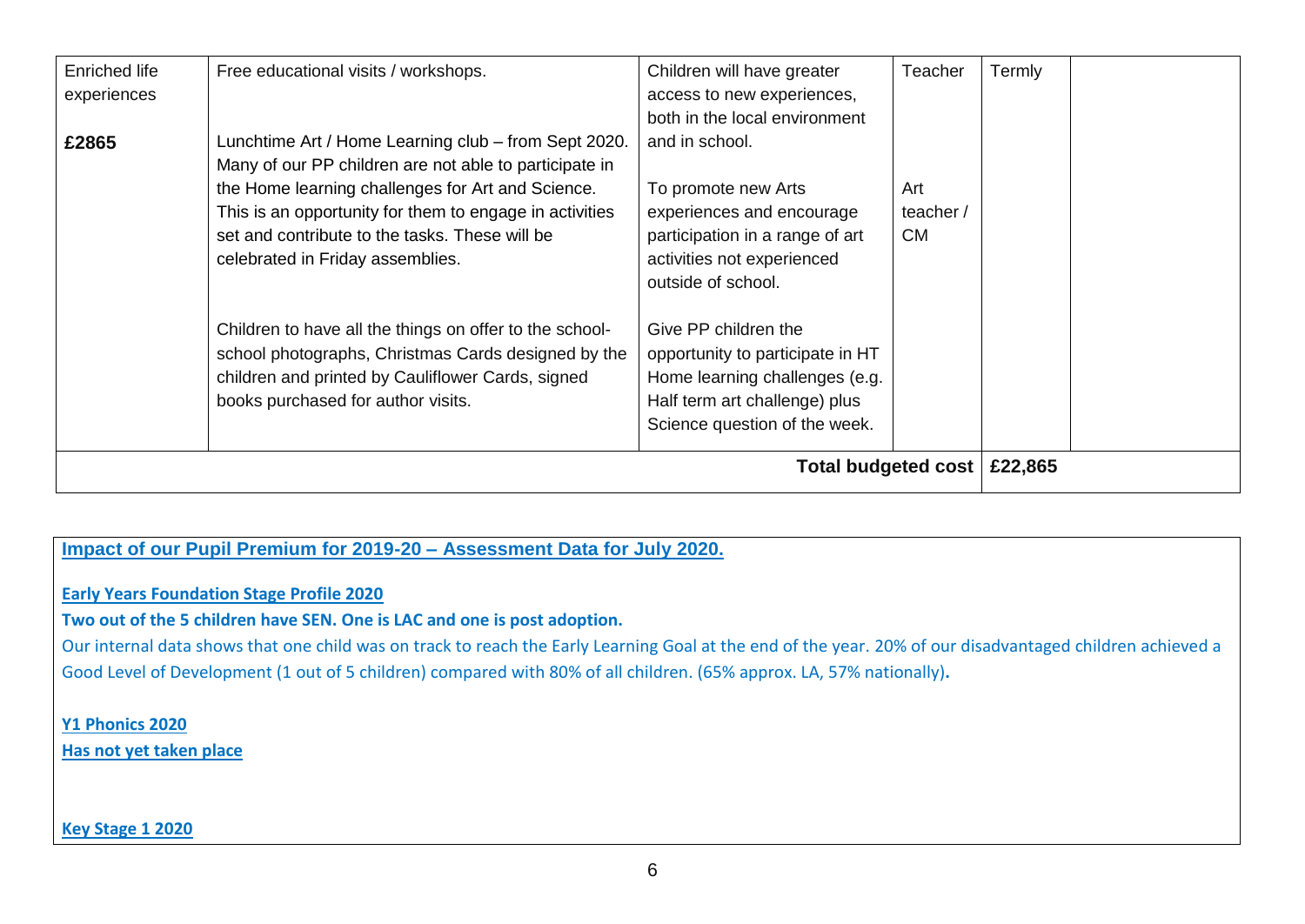One child was on track at the end of the Spring Term in Maths.

### **How do we monitor the progress of our Pupil Premium children?**

We recognise that quality first teaching is the best provision we can make to raise achievement. This is closely monitored at least half termly for our PPG children, using a triangulation monitoring process – data scrutiny, lesson observations, and book looks.

- ➢ **Data is collected half termly and analysed to check for progress of all children. PP children are analysed as individuals and as a group. The School Leadership Team regularly moderates the teachers' judgments. If there is a lack of progress, teachers will work with SLT to put in interventions for targeted support. Any interventions will be closely monitored for their effectiveness.**
- ➢ **Pupil progress meetings are held regularly with teachers and teaching assistants, and plans are put in place to support those not making sufficient progress, whatever ability. All teachers know the PPG children in their class and take responsibility for their achievement. During these meetings, Pupil Premium children are monitored carefully and targets will be set for further progress. One of the teachers Performance management objectives is specifically set in relation to the achievement of PPG and narrowing the gaps between PPG and non PPG children.**
- ➢ **The books of Pupil Premium children are monitored carefully during our book 'evidence gathering' weeks. Feedback is shared with teachers at CPD sessions. PPG children read to the DHT/HT half termly.**
- ➢ **Pupil Premium children are a focus during our learning walks and classroom observations to ensure they are engaged in their learning, and that planned activities are closely matched to their ability.**

**Support for families with attendance and poor routines –** Attendance, and more importantly lateness, of PP children was significantly improved by offering free access to breakfast club. Opportunities for the children to read or access outdoor sports activities during this time ensured that they were well-prepared for the day ahead. This initiative continues in 2020 – 21.